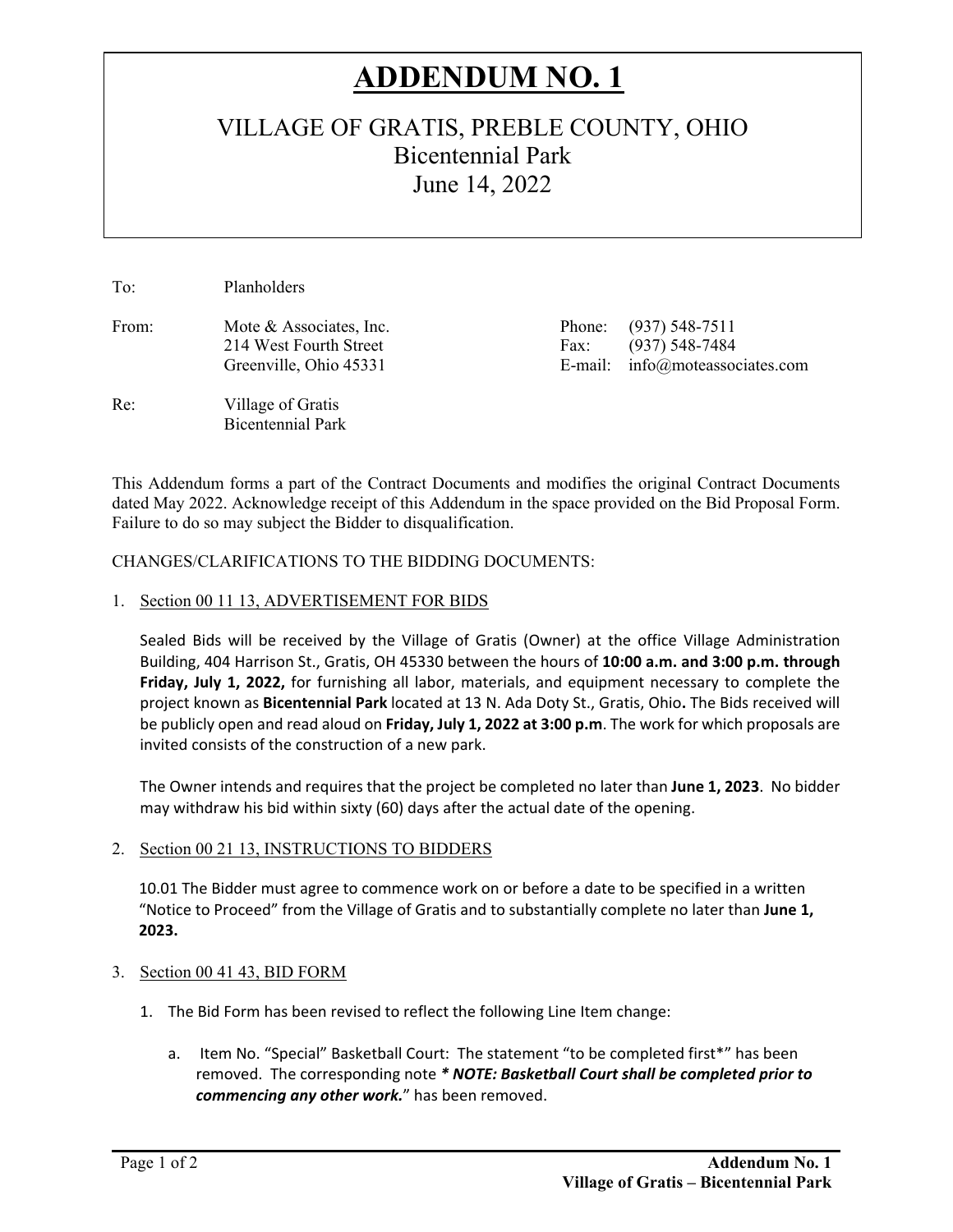The "Revised Bid Form" is attached hereto and shall be utilized with the proposal forms submitted for a responsive bid to reflect the line item change.

2. 6.01 Bidder agrees that the Work will be substantially complete and will be completed and ready for final payment in accordance with Paragraph 15.06 of the General Conditions on or before **June 1, 2023**.

#### 4. Section 00 52 43, AGREEMENT FORM

The Work will be substantially complete on or before **June 1, 2023.** 

#### 5. Section 01 10 00, SUMMARY

1.03.A.3: All Work to be complete: June 1, 2023.

6. Technical Specifications – Basketball Court

Paragraph No. 1: Remove the statement "**The basketball court shall be completed no later than July 1, 2022."**

7. Site Plan

Item 9: Provide and install non-fade metal roofing panels on shelter house as specified in architectural drawings, or approved equal. Color to be hunter green, or approved equal.

Item 11: Village will pick up rubber mulch and deliver to site. Contractor shall coordinate delivery with Owner.

End of Addendum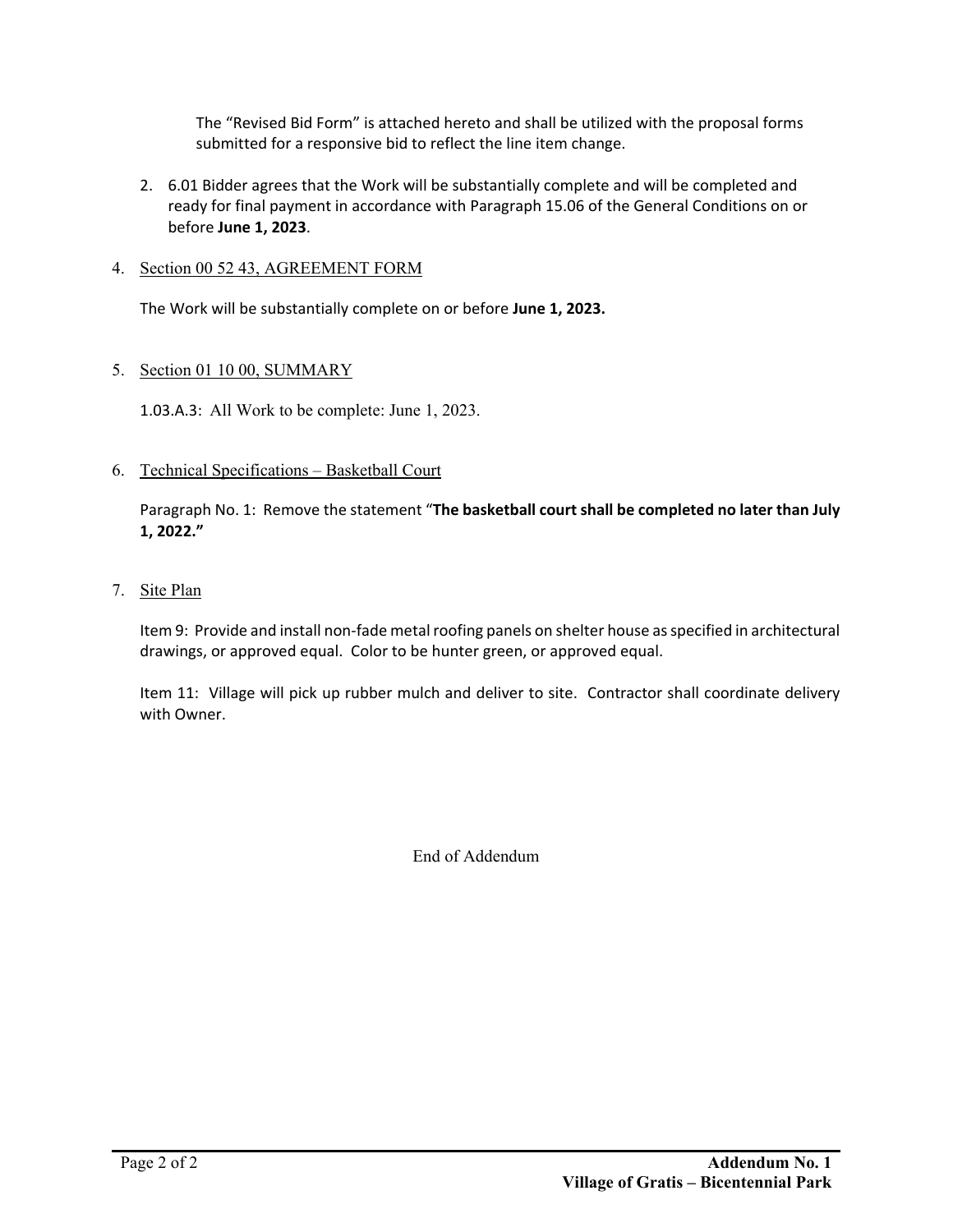#### **BID FORM 00 41 43**

#### **ARTICLE 1 ‐ BID RECIPIENT**

- 1.01 This Bid is submitted to: **Village of Gratis, Administration Building, 404 Harrison Street, Gratis, Ohio 45330.**
- 1.02 The undersigned Bidder proposes and agrees, if this Bid is accepted, to enter into an Agreement with Owner in the form included in the Bidding Documents to perform all Work as specified or indicated in the Bidding Documents for the prices and within the times indicated in this Bid and in accordance with the other terms and conditions of the Bidding Documents.

#### **ARTICLE 2 ‐ BIDDER'S ACKNOWLEDGEMENTS**

 2.01 Bidder accepts all of the terms and conditions of the Instructions to Bidders, including without limitation those dealing with the disposition of Bid security. This Bid will remain subject to acceptance for 60 days after the Bid opening, or for such longer period of time that Bidder may agree to in writing upon request of Owner.

#### **ARTICLE 3 ‐ BIDDER'S REPRESENTATIONS**

- 3.01 In submitting this Bid, Bidder represents that:
	- A. Bidder has examined and carefully studied the Bidding Documents, and any data and reference

items identified therein, and hereby acknowledges receipt of the following Addenda:

**Addendum No. Addendum, Date** 

- 2. Bidder has visited the Site, conducted a thorough, alert visual examination of the Site and adjacent areas, and become familiar with and satisfied itself as to the general, local, and Site conditions that may affect cost, progress, and performance of the Work.
- A. Bidder is familiar with and has satisfied itself as to all Laws and Regulations that may affect cost, progress, and performance of the Work.
- B. Bidder has carefully studied all: (1) reports of explorations and tests of subsurface conditions at or adjacent to the Site and all drawings of physical conditions relating to existing surface or subsurface structures at the Site that have been identified in the Supplementary Conditions, especially any Technical Data in such reports and drawings, and (2) reports and drawings relating to Hazardous Environmental Conditions, if any, at or adjacent to the Site that have been identified in the Supplementary Conditions, especially any Technical Data in such reports and drawings.
- C. Bidder has considered the information known to Bidder itself; information commonly known to contractors doing business in the locality of the Site; information and observations obtained from visits to the Site; the Bidding Documents; and any Site-related reports and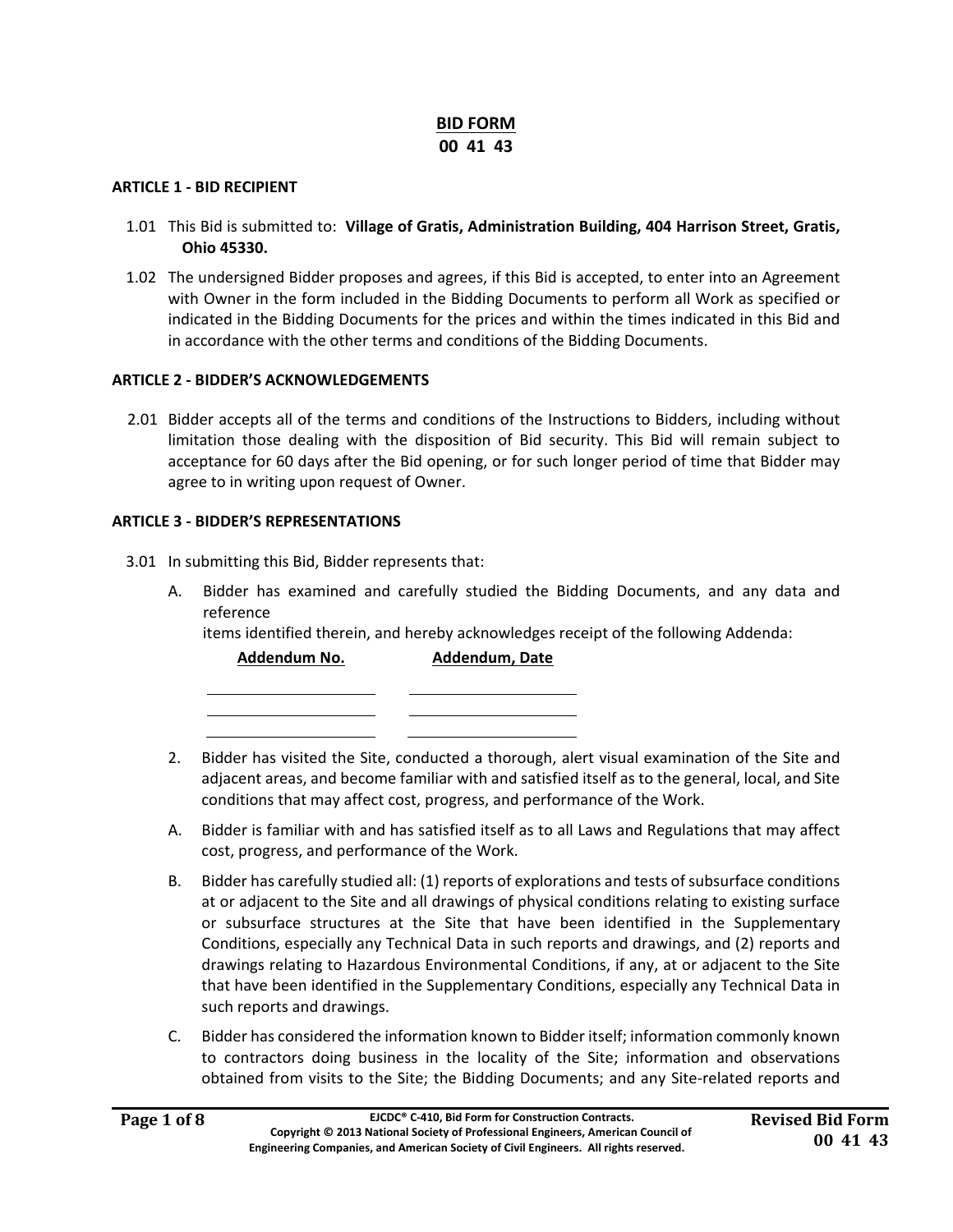drawings identified in the Bidding Documents, with respect to the effect of such information, observations, and documents on (1) the cost, progress, and performance of the Work; (2) the means, methods, techniques, sequences, and procedures of construction to be employed by Bidder; and (3) Bidder's safety precautions and programs.

- D. Bidder agrees, based on the information and observations referred to in the preceding paragraph, that no further examinations, investigations, explorations, tests, studies, or data are necessary for the determination of this Bid for performance of the Work at the price bid and within the times required, and in accordance with the other terms and conditions of the Bidding Documents.
- E. Bidder is aware of the general nature of work to be performed by Owner and others at the Site that relates to the Work as indicated in the Bidding Documents.
- F. Bidder has given Engineer written notice of all conflicts, errors, ambiguities, or discrepancies that Bidder has discovered in the Bidding Documents, and confirms that the written resolution thereof by Engineer is acceptable to Bidder.
- G. The Bidding Documents are generally sufficient to indicate and convey understanding of all terms and conditions for the performance and furnishing of the Work.
- H. The submission of this Bid constitutes an incontrovertible representation by Bidder that Bidder has complied with every requirement of this Article, and that without exception the Bid and all prices in the Bid are premised upon performing and furnishing the Work as required.
- I. Bidder agrees that the Owner reserves the right to reject any or all bids, to waive any informalities or irregularities in the bids received, and to accept that bid which is considered lowest and to the best interest of the Owner.

#### **ARTICLE 4 ‐ BIDDER'S CERTIFICATION**

- 4.01 Bidder certifies that:
	- A. This Bid is genuine and not made in the interest of or on behalf of any undisclosed individual or entity and is not submitted in conformity with any collusive agreement or rules of any group, association, organization, or corporation;
	- B. Bidder has not directly or indirectly induced or solicited any Bidders to submit a false or sham Bid;
	- C. No person interested in this Proposal is directly or indirectly interested in or connected with any other bid or proposal for the said work and no member of the Village of Gratis is directly or indirectly interested therein, or in any portion thereof, and he will, if required by the Village of Gratis, execute and submit from himself as Principal Contractor and from any Subcontractor, the non‐collusion affidavits as provided herein.
	- D. Bidder has not solicited or induced any individual or entity to refrain from bidding; and
	- E. Bidder has not engaged in corrupt, fraudulent, collusive, or coercive practices in competing for the Contract. For the purposes of this Paragraph 4.01.D:
		- 1. "corrupt practice" means the offering, giving, receiving, or soliciting of anything of value likely to influence the action of a public official in the bidding process;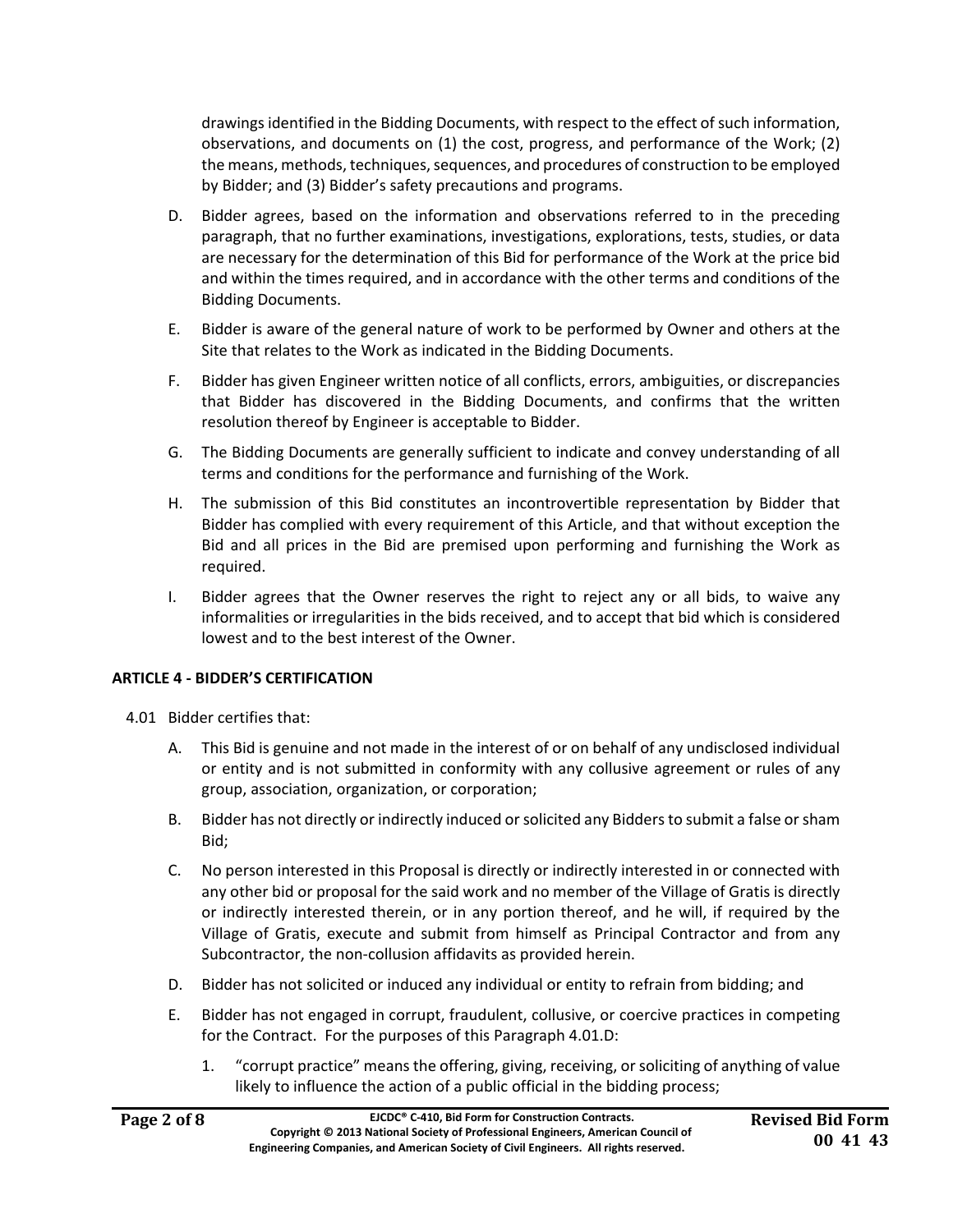- 2. "fraudulent practice" means an intentional misrepresentation of facts made (a) to influence the bidding process to the detriment of Owner, (b) to establish bid prices at artificial non‐competitive levels, or (c) to deprive Owner of the benefits of free and open competition;
- 3. "collusive practice" means a scheme or arrangement between two or more Bidders, with or without the knowledge of Owner, a purpose of which is to establish bid prices at artificial, non‐competitive levels; and
- 4. "coercive practice" means harming or threatening to harm, directly or indirectly, persons or their property to influence participation in the bidding process or execution of the Contract.

#### **ARTICLE 5 ‐ BASIS OF BID**

- 5.01 Bidder agrees that any item not specifically shown or called out on the plans or within the specifications, but is required to complete the work in place and fully operational shall be included in the Lump Sum Bid provided.
- 5.02 Bidder will complete the Work in accordance with the Contract Documents for the following price(s) and will contract to do all the work and furnish all the materials called for by said plans and specifications, and in consideration thereof, to accept from the Owner as full payment for the completion of all items and any required maintenance thereof as hereinafter provided, for the following prices that are accepted for one Contract as defined below;

#### **Lump Sum Base Bid**

 Scope of Work: Bidder shall complete the Work in accordance with the Contract Documents and construction plans and will contract to do all the work and furnish all the tools, labor, and materials called for by said plans and specifications for the construction of the Bicentennial Park and related appurtenances for a lump sum price that will exclude the following:

- 1) Basketball goal and delivery to site by Village of Gratis.
- 2) Charcoal grill and delivery to site by Village of Gratis.
- 3) Playset, swing, border, rubber mulch and delivery to site by Village of Gratis.

The material items listed above will be provided to the project through the Owner and shall not be included in the Lump Sum Base Bid amount. Any coordination, incidentals and/or equipment necessary for the use and/or installation of the provided material(s) will be the responsibility of the Bidder and any associated cost shall be included in the Lump Sum Base Bid.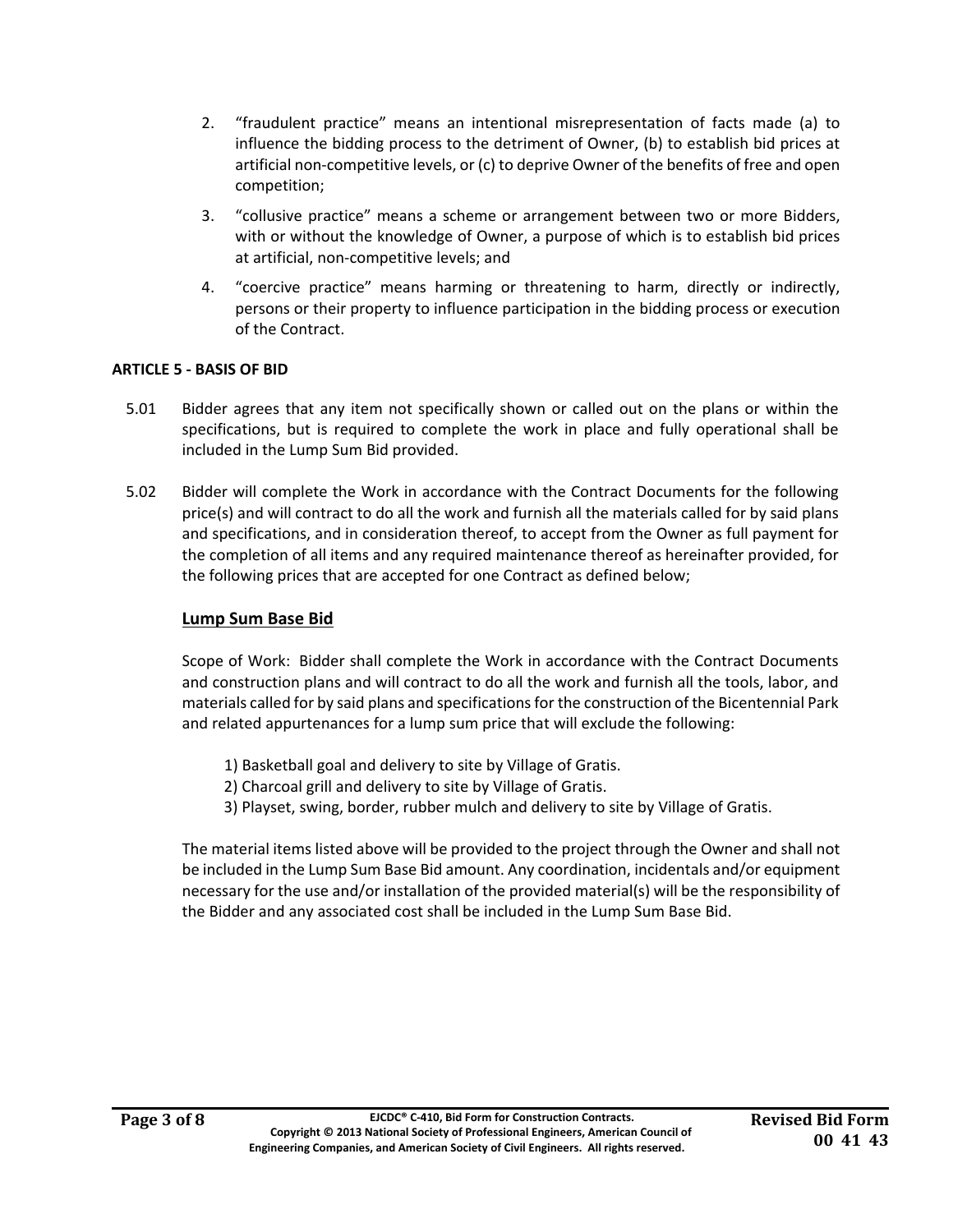#### **BID FORM**

#### **VILLAGE OF GRATIS ‐ BICENTENNIAL PARK ‐ BASE BID**

| Item No.                        | <b>Description</b>             | Qty. | Unit | <b>Unit Price</b> | <b>Total Price</b> |
|---------------------------------|--------------------------------|------|------|-------------------|--------------------|
| Special                         | <b>Basketball Court</b>        | 1    | L.S. |                   |                    |
| Special                         | Electrical                     | 1    | L.S. |                   |                    |
| Special                         | Playground Area                | 1    | L.S. |                   |                    |
| Special                         | <b>Shelter House Structure</b> | 1    | L.S. |                   |                    |
| <b>Total Combined Base Bid:</b> |                                |      | \$   |                   |                    |

#### **Total Combined Base Bid (in words):**

#### **VILLAGE OF GRATIS ‐ BICENTENNIAL PARK ‐ ALTERNATE NO. 1**

| Item No.                        | <b>Description</b> | Qty. | Unit | <b>Unit Price</b> | <b>Total Price</b> |
|---------------------------------|--------------------|------|------|-------------------|--------------------|
| Special                         | Chain Link Fence   | 1    | L.S. |                   |                    |
| Total Alternate No. 1 Bid:   \$ |                    |      |      |                   |                    |

**Total Alternate No. 1 Bid (in words):**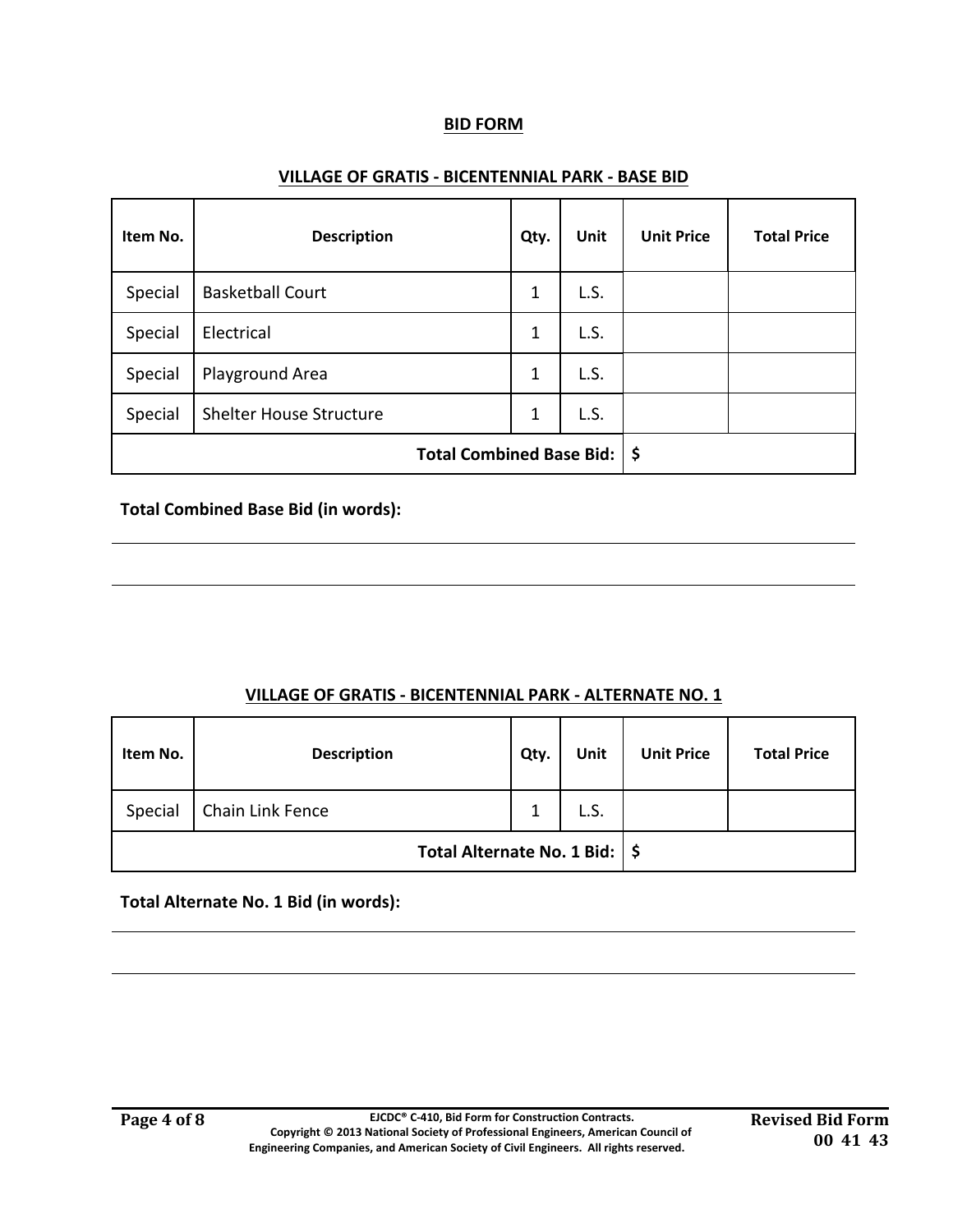# **VILLAGE OF GRATIS ‐ BICENTENNIAL PARK ‐ ALTERNATE NO. 2**

| Item No. | <b>Description</b>                                                                                                       | Qty. | <b>Unit</b> | <b>Unit Price</b> | <b>Total Price</b> |
|----------|--------------------------------------------------------------------------------------------------------------------------|------|-------------|-------------------|--------------------|
| Special  | Additional cost for black vinyl coated<br>fence in lieu of galvanized fence. (Show<br>additional cost to upgrade fence.) | 1    | L.S.        |                   |                    |
|          | Total Alternate No. 2 Bid:   \$                                                                                          |      |             |                   |                    |

# **Total Alternate No. 2 Bid (in words):**

| Item No.                        | <b>Description</b>    | Qty. | <b>Unit</b> | <b>Unit Price</b> | <b>Total Price</b> |
|---------------------------------|-----------------------|------|-------------|-------------------|--------------------|
| Special                         | <b>Charcoal Grill</b> | 1    | L.S.        |                   |                    |
| Total Alternate No. 3 Bid:   \$ |                       |      |             |                   |                    |

# **VILLAGE OF GRATIS ‐ BICENTENNIAL PARK ‐ ALTERNATE NO. 3**

**Total Alternate No. 3 Bid (in words):**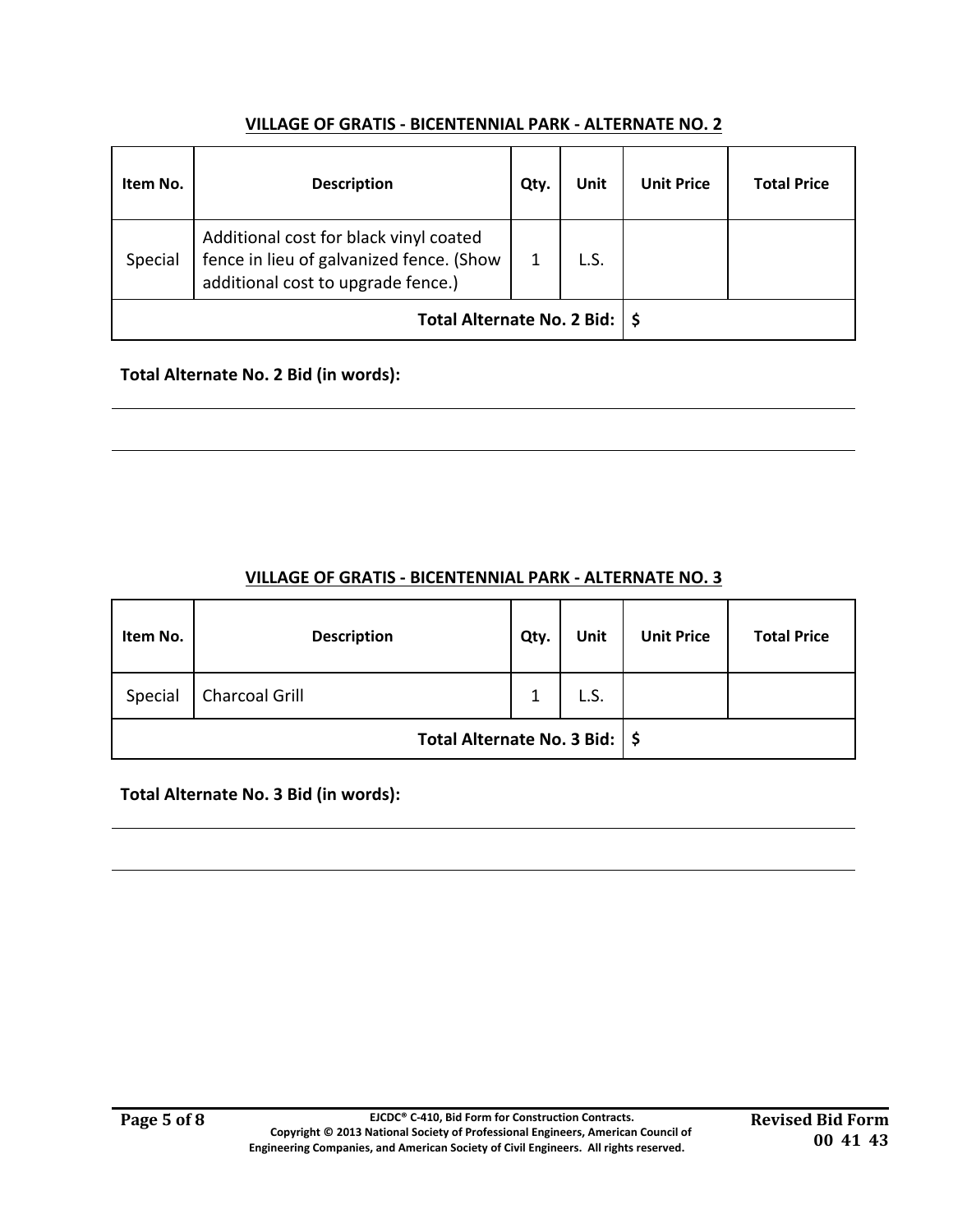# **VILLAGE OF GRATIS ‐ BICENTENNIAL PARK ‐ ALTERNATE NO. 4**

| Item No.                        | <b>Description</b> | Qty. | Unit | <b>Unit Price</b> | <b>Total Price</b> |
|---------------------------------|--------------------|------|------|-------------------|--------------------|
| Special                         | Concrete Walks     | 700  | S.F. |                   |                    |
| Total Alternate No. 4 Bid:   \$ |                    |      |      |                   |                    |

# **Total Alternate No. 4 Bid (in words):**

## **VILLAGE OF GRATIS ‐ BICENTENNIAL PARK ‐ ALTERNATE NO. 5**

| Item No.                        | <b>Description</b> | Qty. | Unit | <b>Unit Price</b> | <b>Total Price</b> |
|---------------------------------|--------------------|------|------|-------------------|--------------------|
| Special                         | Shelter House Slab | 1    | L.S. |                   |                    |
| Total Alternate No. 5 Bid:   \$ |                    |      |      |                   |                    |

**Total Alternate No. 5 Bid (in words):** 

\*\*\*\*\*\*\*\*\*\*\*\*\*\*\*\*\*\*\*\*\*\*\*\*\*\*\*\*\*\*\*\*\*\*\*\*\*\*\*\*\*\*\*\*\*\*\*\*\*\*\*\*\*\*\*\*\*\*\*\*\*\*\*\*\*\*\*\*\*\*\*\*

Bidder acknowledges that:

- (1) Each Bid Unit Price includes an amount considered by Bidder to be adequate to cover Contractor's overhead and profit for each separately identified item;
- (2) Estimated quantities are not guaranteed, and are solely for the purpose of comparison of Bids, and final payment for all unit price Bid items will be based on actual quantities, determined as provided in the Contract Documents; and
- (3) The Owner reserves the right to add or delete such quantities within the scope of the project as deemed necessary without in any way invalidating the Unit Prices bid.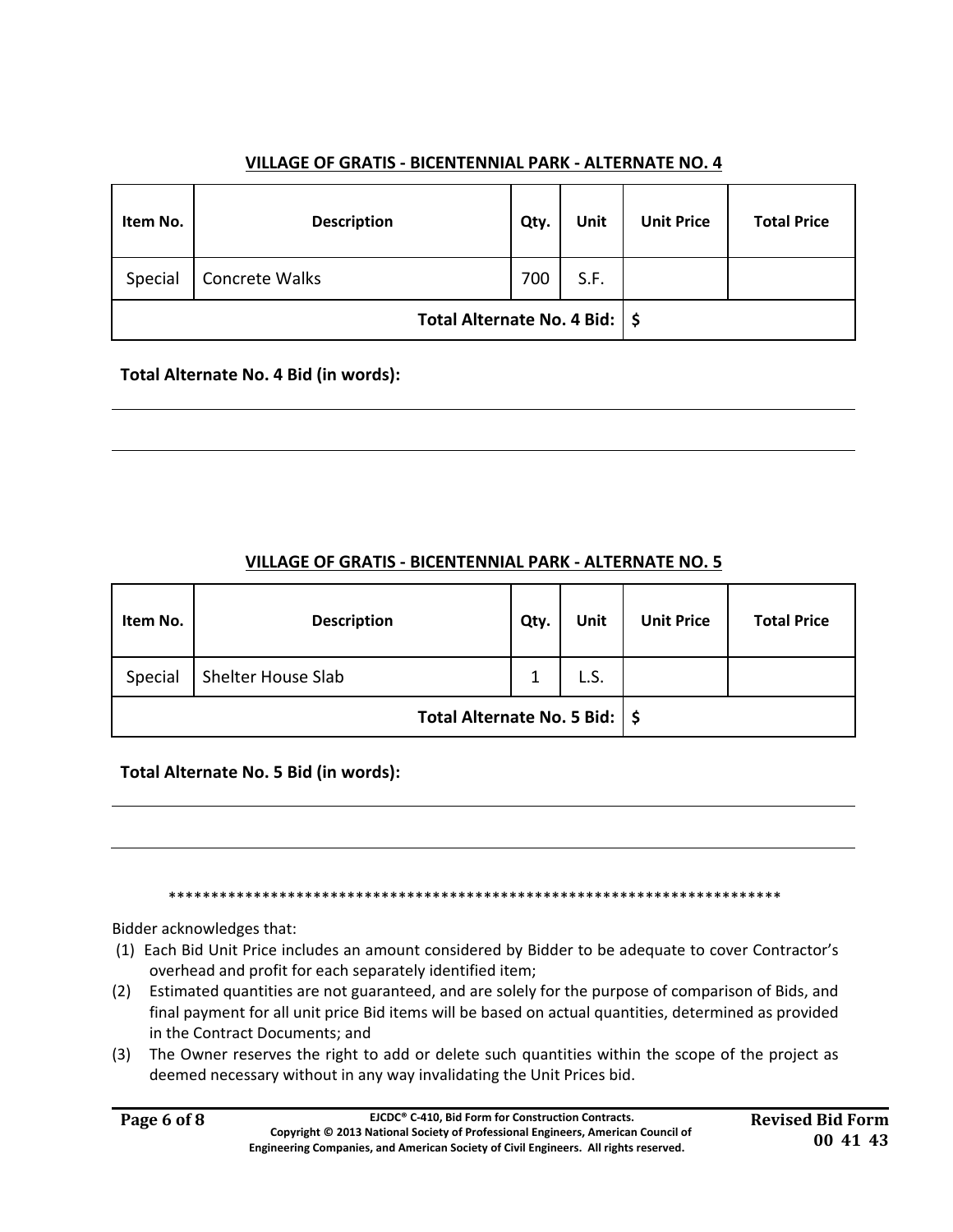(4) If this Proposal shall be accepted, Bidder will be prepared to discuss with the Village of Gratis in detail any matters relating to special features and the methods proposed to be followed for the general conduct of the work, that within ten (10) days after "Notice of Award" the Contract Form with the Village of Gratis for performance of the work will be completed and Bidder will furnish a Contract Bond or a Performance and Payment Bond in an amount not less than one hundred percent (100%) of the total bid amount, and with sureties subject to the approval of the Village of Gratis as a guarantee of the faithful performance of this Contract; and that Bidder will also submit the required insurance policies.

#### **ARTICLE 6 ‐ TIME OF COMPLETION**

- 6.01 Bidder agrees that the Work will be substantially complete and will be completed and ready for final payment in accordance with Paragraph 15.06 of the General Conditions on or before **June 1, 2023**.
	- 6.02 Bidder accepts the provisions of the Agreement as to liquidated damages in the amount of \$500.00 for every consecutive day after the stated date in the Notice to Proceed and along with any time extension given per a Change Order and it may be retained from the monies which may be due.

## **ARTICLE 7 ‐ ATTACHMENTS TO THIS BID**

- 7.01 The following documents are submitted with and made a condition of this Bid:
	- A. Required bid security;
	- B. Affidavit for Corporation;
	- C. Required Bidder Qualification Statement with supporting data;
	- D. List of Proposed Subcontractors;
	- E. Non‐Collusion Affidavit; and
	- F. Certifications as listed in Section 3–Procurement Forms & Supplements in the Table of Contents.

#### **ARTICLE 8 ‐ DEFINED TERMS**

8.01 The terms used in this Bid with initial capital letters have the meanings stated in the Instructions to Bidders, the General Conditions, and the Supplementary Conditions.